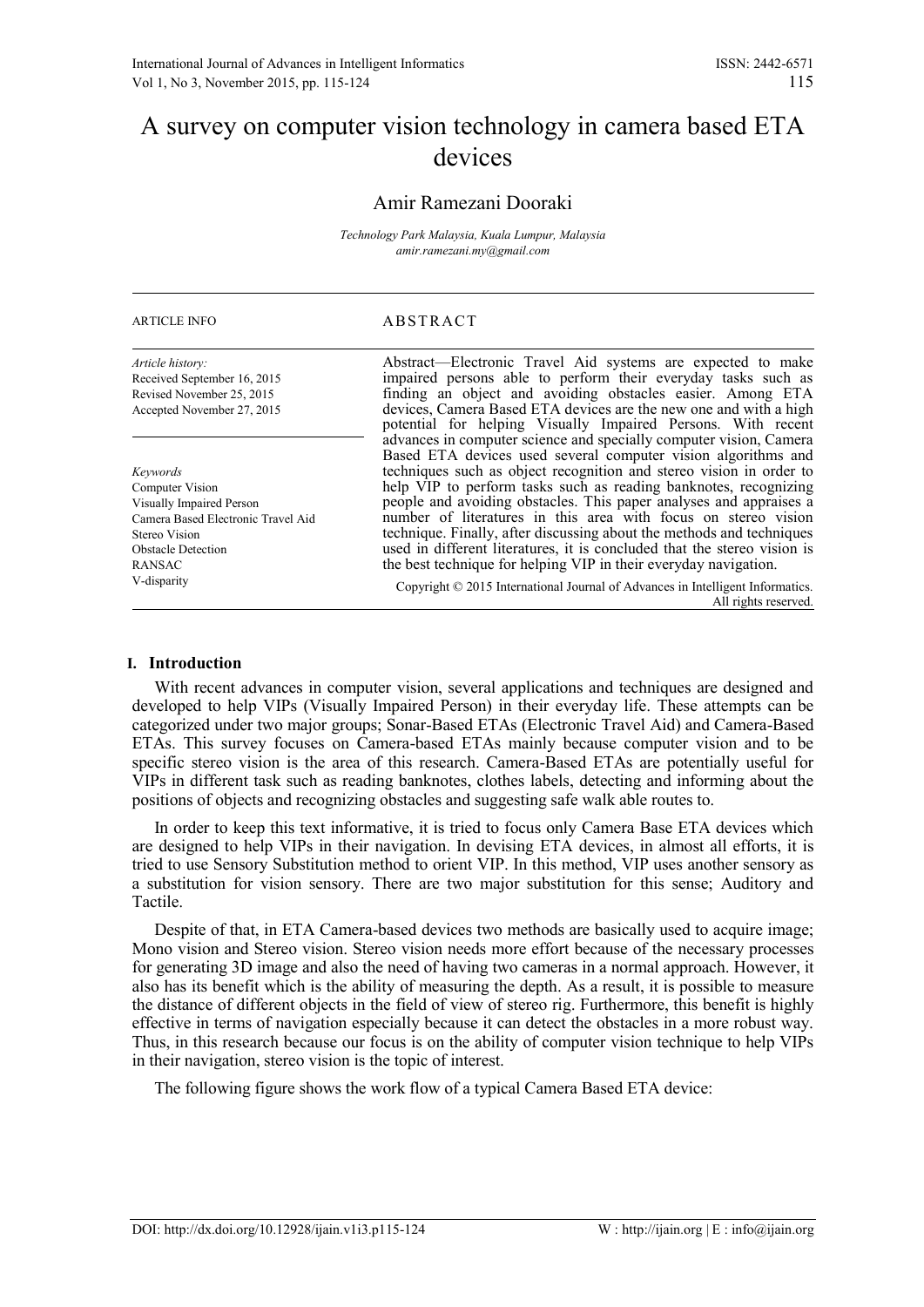

Fig. 1.Work flow diagram of a typical Camera Based ETA device

In the following section some of the most important literatures about stereo vision based ETAs are selected, described and appraised. The selection method is based on the following criteria:

- Innovation of new method.
- Citation count.
- Comprehensive description about a method or technique.
- First and last interesting literatures.

### **II. Literature Review**

In order to make this paper self-descriptive, all literatures are described and appraised under two main groups.

- *A. Innovative Literatures* 
	- *1) Stereo Vision-Based Obstacle Detection for Partially Sighted People*

In 1997 Stephan Se and Micheal Brady introduced a system useful for VIP to avoid obstacles. This system can be used as a module in another Technological Aid Aimed at helping partially sighted people. In this system "An Stereo Vision-based algorithm (Ground Plane Obstacle Detection) is extended to detect small obstacles for TAPS using RANSAC dynamic recalibration and Kalman filtering."[1]

The system that is described in the paper is part of a more comprehensive system which is called ASMONC (Autonomous System for Mobility, Orientation, Navigation and Communication) expected to provide a full navigation and mobility capability for partially sighted people.

One advantage of this paper is that it is the first of its own that is used Computer Vision technology to help blind people. The method of using disparity map and processing it in order to extract information is a method that is used almost in all other systems which try to help VIPs to avoid obstacles. In addition, this paper talks about Probability and False Alarms which are another advantage for this paper.

However, this paper does not talk about the hardware specification comprehensively (It just mentions of an Ultra-Sparc machine as the processing device). Furthermore, the image acquisition method and also orientation method which indeed are important parts in term of helping VIPs are not described. Nonetheless, the mentioned weaknesses could be a result of the fact that the paper is talking about a component of a comprehensive device and the aim of author is to talk about the other parts like image acquisition and orientation method on other papers but by looking at the paper title it seems that this paper should talk about Image Acquisition and Orientation methods also.

Finally as it is said in the paper "the current DGPR implementation takes 1.5 seconds on the average to process a pair of 128\*128 images on an Ultra-Sparc machine. So before it can be actually used by partially sighted, we will need to achieve at least near real-time speed by parallelization and other optimizations."[1] The processing time in the system is not near real-time that is a weakness for the system. However the paper is published at 1997 and the technology is advanced remarkably in compare with that time in terms of processing abilities.

*2) A Stereo vision-based aid for the visually impaired*

In 1998 a system is introduced by N. Molton, S. Se, J.M. Brady, D. Lee and P. Probert in order to help VIPs to avoid obstacles. This system is in fact part of a more comprehensive system called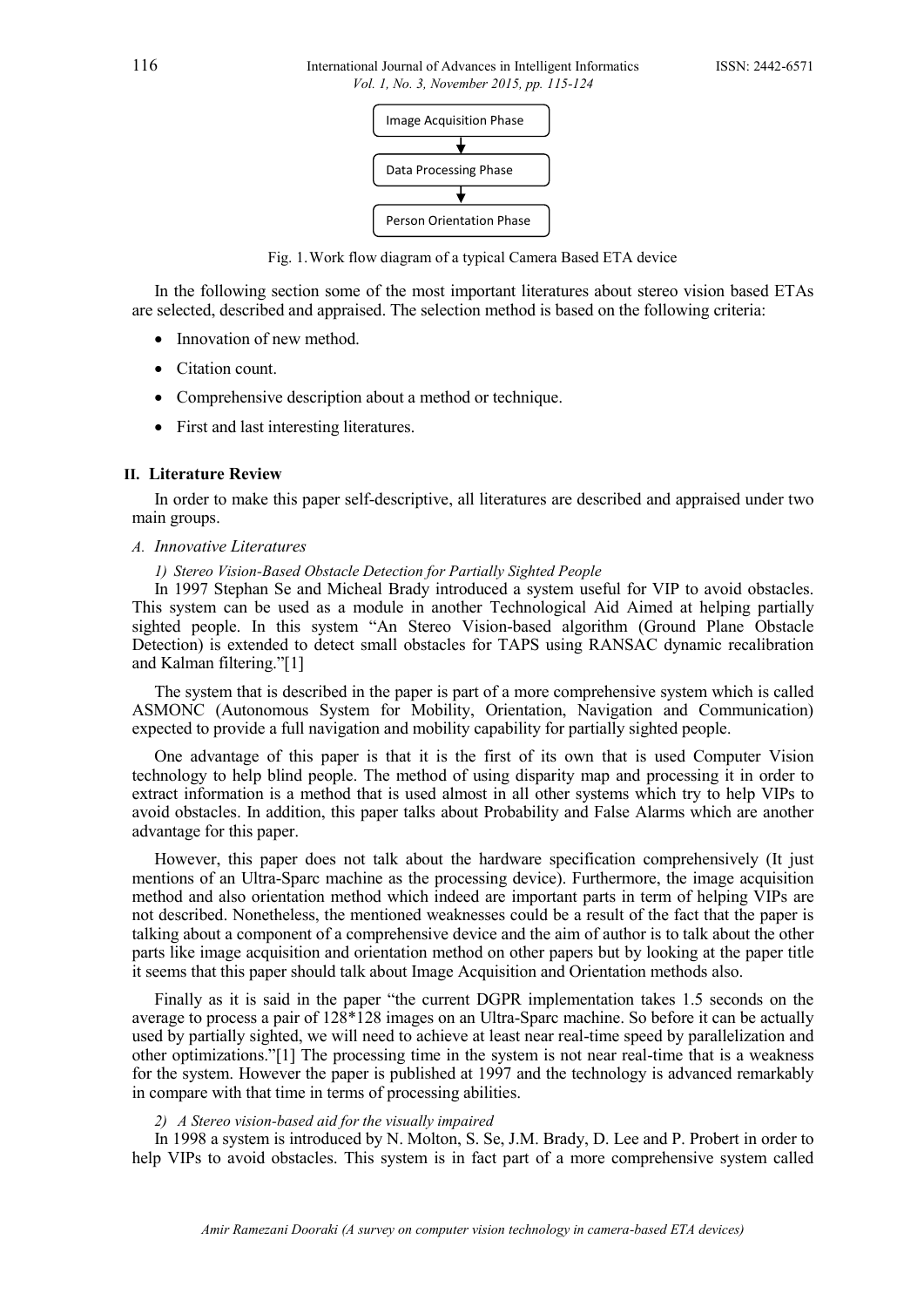ASMONC (Autonomous System for Mobility, Orientation, Navigation and Communication). The aim of this system is to provide a full navigation and mobility capability for partially sighted people.

The system describes that "Sonar is reliable for detecting large and high obstacles, but it is not suitable for detecting small obstacles standing on the ground plane, as the angular resolution insufficient to distinguish between the ground plane and the obstacle." [2] Furthermore, the system's aim is to detect small obstacles, "we are aiming to be capable of detecting obstacles of around 10 cm in height, at a 3-5 m distance, with the vision system".[2]

The paper talks about the hardware specification of the system properly. In addition, the flow of the description regarding the processing procedure of the system is proper. Furthermore, in the last part of the paper the performance of the system is checked in different processors which is a high advantage for this paper in compare with other papers.

In contrary, this paper does not talk about image acquisition and also orientation method which indeed are important especially orientation method is highly important because it is the way that a system transfers its results to its user. Nevertheless, this can be as a result of the fact that this paper is focused only on a component of a comprehensive device. However, the title does not show this.

*3) A support system for visually impaired persons to understand three-dimensional visual information using acoustic interface*

"This paper outlines the design of a visual support system that provides 3D visual information using 3D visual sound. Three-dimensional information, such as distance map, object recognition, and object tracking required for the visually impaired user, is obtained by analyzing images captured by stereo cameras." [3]

In the system a special type of head phone, bone conduction, is used to generate stereo sound. The bone conduction type is good because it does not block the environment voices and sounds. Furthermore, stereo sound is useful because it can imitate a sound source in a three dimensional space where it is described in the paper that "We have built our acoustic system around the RSS-10 sound space processor made by Roland Corporation. This device enables us to calculate an arbitrary 3D virtual sound space on the basis of HRTFs[1] by just input position, movement vector, and sound source." [3]

The images obtained by the image acquisition part of this system will be processed by a segmentbased and correlation-based methods of stereo algorithms according to the necessities of making a 3D image. The operations of measurement, recognition and tracking of 3D objects has been done by analyzing the 3D image with an iteration of segment-based and correlation-based methods. The result is transferred to VIP through a 3D virtual sound system.

The paper has a new approach in helping VIP where it discusses about some different usages of ETA devices such as how to make a VIP able to track a ball while playing games like catch ball. However, it seems the prototype used in the paper needs further development and adaptation in term of transferring the processed data to VIP through its virtual sound system.

Despite of that, the paper mentioned a 3D system with three cameras, but did not mentioned why 3 cameras? Perhaps, two cameras are used as a stereo rig and the third one will be used to increase the accuracy of segmentation, detection and recognition.

#### *4) Real-time pedestrian detection using support vector machines*

In the paper a system for pedestrian detection using support vector machine is described. Pedestrian detection is an important task for VIPs which is mentioned in the paper also; "This system is a part of outdoor walking guidance system for the visually impaired, OpenEyes-II that aims to enable the visually impaired to respond naturally to various situations that can happen in unrestricted natural outdoor environments while walking and finally reaching the destination."[4] In term of pedestrian detection, the system should be able to detect obstacles and faces accurately as it is mentioned on the paper that "it detects foreground object on the ground, discriminates pedestrian from other noninterest objects, and extracts candidate regions for face detection and recognition. For effective real-time pedestrian detection, we have developed a method using stereo-based segmentation and the SVM (support vector machine)."[4] This research first separate foreground objects from background then distinguish the pedestrians from the foreground objects. "We used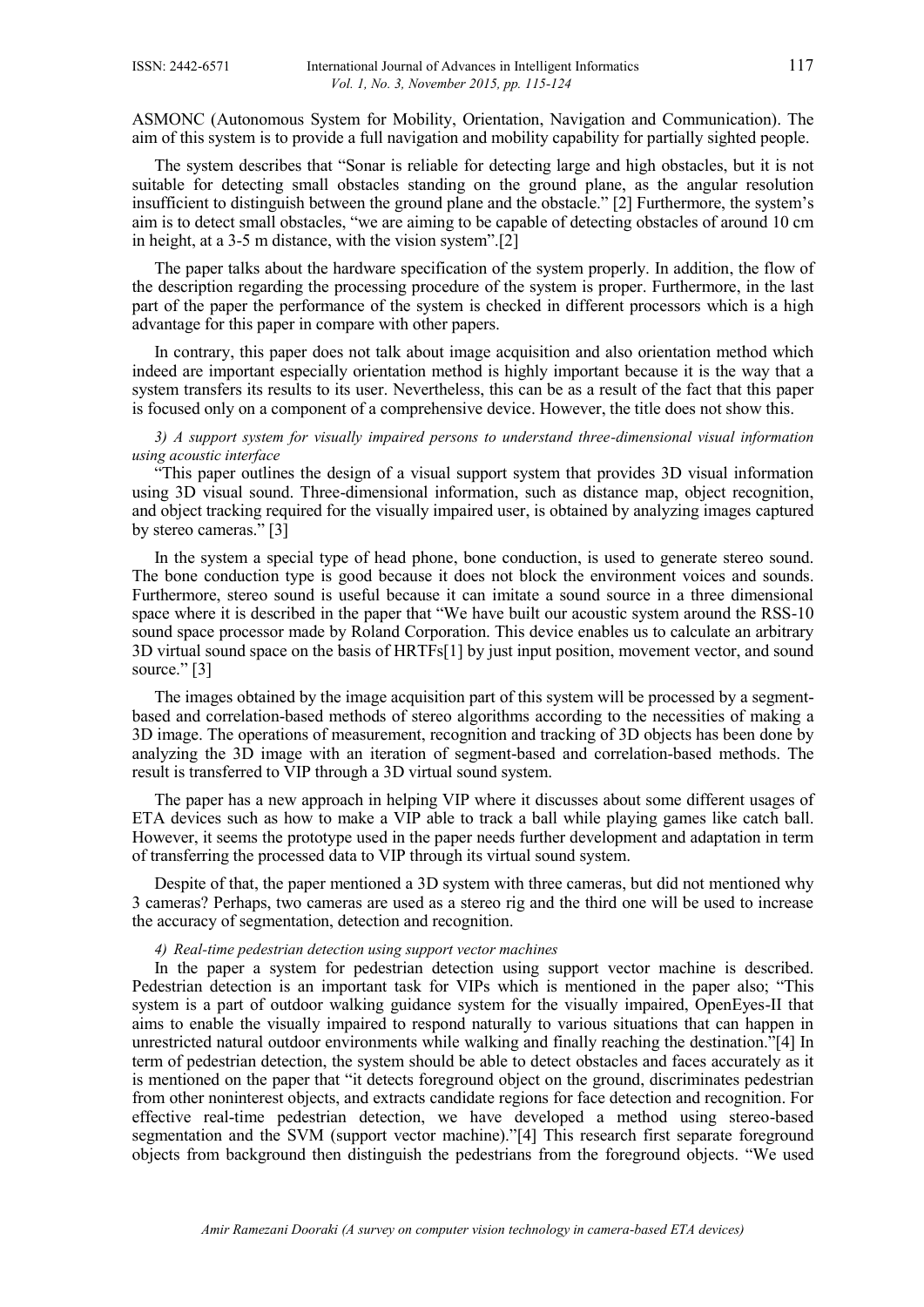stereo-based segmentation for object detection, and the SVM technique for pedestrian recognition."[4]

Finally, the system is trained and tested by a data set as large as 528 (140 positive data, 378 negative data are used). The experimental system for test was a standalone machine with Windows XP operating system with a MEGA-D megapixel digital stereo head. The result, as it is mentioned in the paper is that "the system can detect and classify objects over a 320 \* 240 pixel stereo image at a frame rate ranging from 5 frames/second to 10 frames/second, depending on the number of objects represented in the image." [4]

The main advantage of this system is that it using machine learning and specifically support vector machines. This will allow the system to learn and recognize shapes as pedestrians. However, 528 samples does not seems to be enough and unfortunately there is no accuracy percentage of the system recognition. All in all, the environment of the testing, the hardware of the system and finally the result of the system are expressed in a proper way.

#### *5) A Smartphone-Based Haptic Vision Substitution System for the Blind*

The system described in this paper uses a wireless method in order to transmit the discovered information such as the shape and distance of the objects to a tactile feedback. One of the reasons that this system uses tactile instead of audio feedback, as it is said by author: "Although audio feedback was more articulate than tactile, it hinders the user's ability to hear background noise (i.e. speech, traffic, etc.) and is thus less practical as a travel aid"[5]. Image acquisition is done via a Catadioptric stereo vision system. Furthermore, the images are processed by a smartphone because of its advanced processing capabilities over microcontrollers and because of its portability. The operating system of smartphone is Android and the reason is its wide spread usage among a variety range of devices.

This system produces a disparity map, process it, produce orientation information, compress it and send it to the microprocessor of belt via Bluetooth in order to activate the belt vibrators in necessary times. It is tried to use a small, inexpensive and harmless vibration device. The device is installed in a belt which is wore on the upper back of the visually impaired person mainly because "it is a relatively unused area of the body, providing minimal contraction, and has the somatosensory neuron resolution to accommodate an 8x8 vibrotactile array." [5]

First of all, the system uses a different method in compare with the other papers for generating stereo image. In fact, it uses one camera to make a 3D image. In normal methods, two cameras are used for generating a 3D image. But, in the system described in this article, a Catadioptric device is used instead in order to make the stereo image using the only camera of a typical smartphone. Even though this method is innovative, but a Catadioptric device causes two problems that are: 1-it is bulky, 2-It harder to acquire two proper images, especially when VIP is walking.

Another important aspect of this paper is the use of smartphone as a processing device and Android as its platform. Use of smartphone is an intelligent choice mainly because it is small, convenient and widespread which is certainly an advantage for this paper. Furthermore, using Android as its platform is another wise choice mainly because Android is a widespread platform.

#### *6) A Machine Vision Based Navigation System for the Blind*

This paper introduces a computer vision system which uses Stereo Vision technique to recognize planar walk able regions and obstacles. The system basically focuses on finding safe walk able ways and prevents collision with obstacles. It uses two cameras which are installed on the shoulder of VIP in right and left side, a headset and a wearable computer bag. One of the interesting topics in the system is road region extraction which is also an important part in vehicle auto-navigation research. In the paper, homography matrix is used to find corresponding points in the left and right images and as a result generate a stereo image. Another consideration in this paper is the place of the cameras, "Stereo cameras are equipped on the shoulder of the blind, not wearing them on the head as sunglasses, given the width of base line and wobble of head while walking". [6]

All in all, this guiding system do three main jobs; extraction of the road region, detection of the obstacles and measuring their distance. Finally, it transmits the navigation information to the blind person.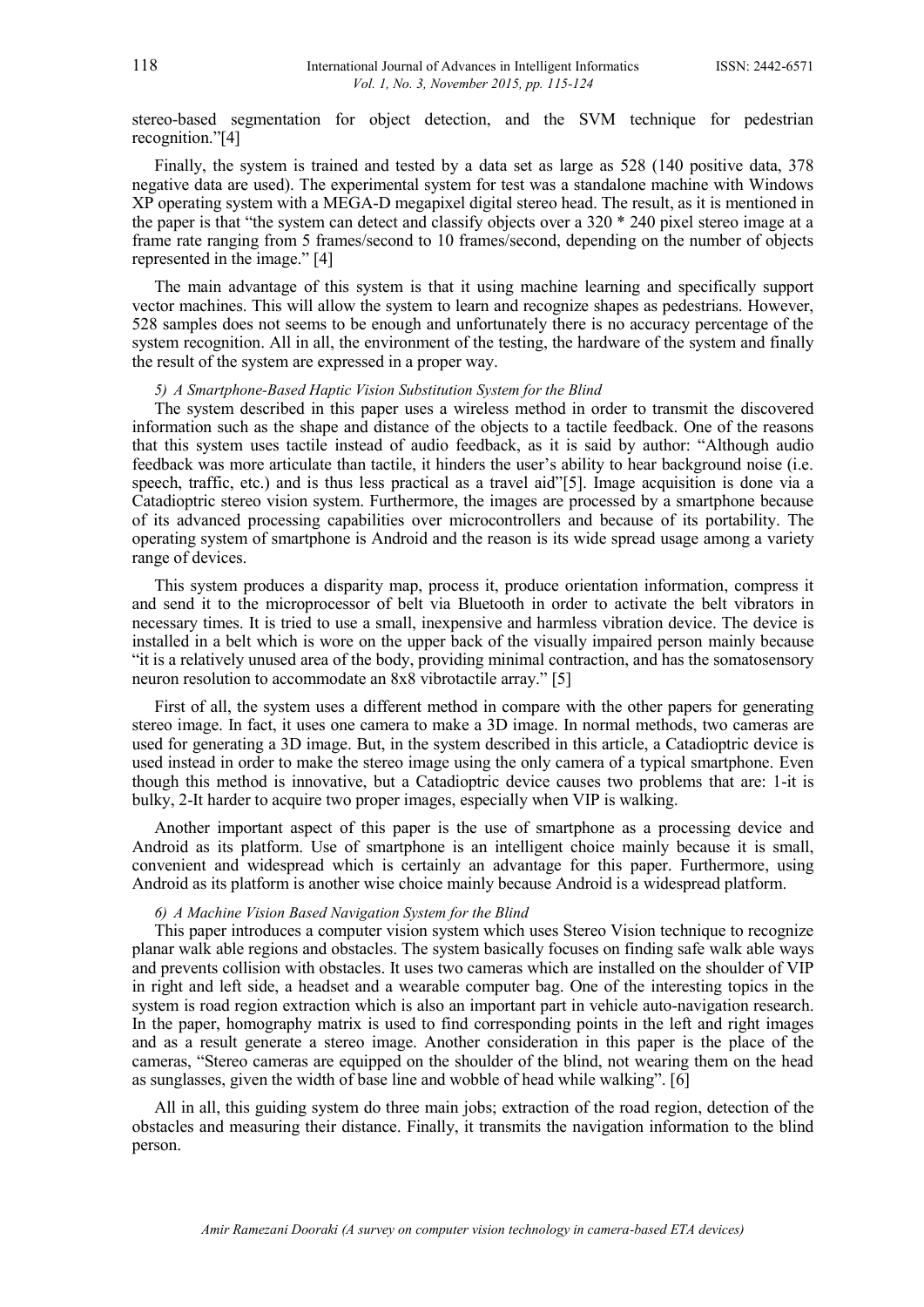This article uses a new approach in compare to other literatures mentioned so far which is recognition of the planar walk able region and extracting it from the stereo image. On the other hand, however, this paper does not give enough information about the orientation method used.

### *7) Fuzzy matching scheme for stereo vision based electronic travel aid*

This paper introduces a wearable system for helping VIPs in their navigation using stereo-based technique. In addition, it uses Fuzzy matching algorithm. "Stereo cameras are employed in the SVETA in order to provide information about orientation, distance, shape and size of the obstacles or objects in front of the user." [7].

Per pair of images acquired by the cameras would convert to a 3D image using Fuzzy matching. As it is said in the paper "the strength of relationship of fuzzified data of the windows in left and the right images of stereo pairs is determined by considering the appropriate fuzzy aggregation operators. However, these measures fail to establish correspondence over the occluded pixels. Left/Right consistence check is performed to overcome these problems."[7] The output of this fuzzy matching which is a disparity map will be converted to a musical tone through Sonification afterward.

The developed prototype in this paper is a helmet molded with stereo cameras, computing device and stereo earphones. The cameras are 1.3 megapixel, progressive scan CMOS with IEEE 1394 interface and low-power. The computing device is a 500MHz processor with 256 MB RAM.

The major advantage of this paper is that it introduced a new method in stereo matching in Camera Based ETA devices; Fuzzy matching. In addition, it has a good explanation of the algorithm. Furthermore, this paper introduces a prototype and explains its hardware properly.

*8) A system-prototype representing 3d space via alternative-sensing for visually impaired navigation, 2013 March*

This paper studies "the alternative 3-D space sensation"[8] by focusing on moving obstacles as it explains that "Here, we use a scheme for segmenting images and detecting moving objects in the sequence of images"[8]. It uses frame stabilizer, motion detection and motion segmentation using watershed segmentation algorithm. The segmentation happens on depth map which is generated using OpenCV library. Because the device is mounted on a wearable glass which wore by VIP, it can create sudden movements while VIP is moving and this sudden movements will interrupt the efficient recognition of the moving obstacles. Frame stabilizer technique is used here in order to reduce this effect.

In the next step motion information is extracted using spatio-temporal techniques such as motion activity measure, density estimation based on a defined kernel and object detection using watershed algorithm. Furthermore, this information is used for detecting the moving objects and recognize them of stationary objects. Motion Detection happens in parallel with stereo vision, stabilization and obstacle detection. Finally, for transferring the data to VIP, a vibration array (VA) is used and for increasing the accuracy of the orientation and reducing the loss of information in the process of converting the input image ("The effective resolution of the cameras used in our experiments is  $640\times480$  pixels and we convert it into  $256\times256$  pixels for compatibility reasons with the pyramidal approach. This visual information has to be converted into vibrations on a low- resolution array of 4×4 or 32×32 vibrators"[8]) several criteria is used based on the resolution of the vibration array and a high to low pyramidal scheme is used for activating the vibrators.

This paper has some strength points such as having frame stabilization technique for increasing the accuracy and using pyramidal scheme for activating the vibrators accurately. Furthermore, paper explains its different modules and techniques in detail. For example, it has comprehensive description about motion segmentation. Nonetheless, this paper does not explain enough about how it deals with static obstacles. As a matter of fact, the cardinal issue for navigation of VIP is detection of all type of obstacles, static and dynamic, and measuring their distance. Even though, detecting moving objects seems interesting but it does not add extra advantage to an obstacle detection system.

#### *9) Visual Navigation Aid for the Blind in Dynamic Environments*

In this paper, recognition of the obstacles in a cluttered dynamic environment using the obtained 6 degree of freedoms using ground plane is discussed. Furthermore, this paper uses semi global block matching for generating depth map and V-Disparity for discovering ground plane in the depth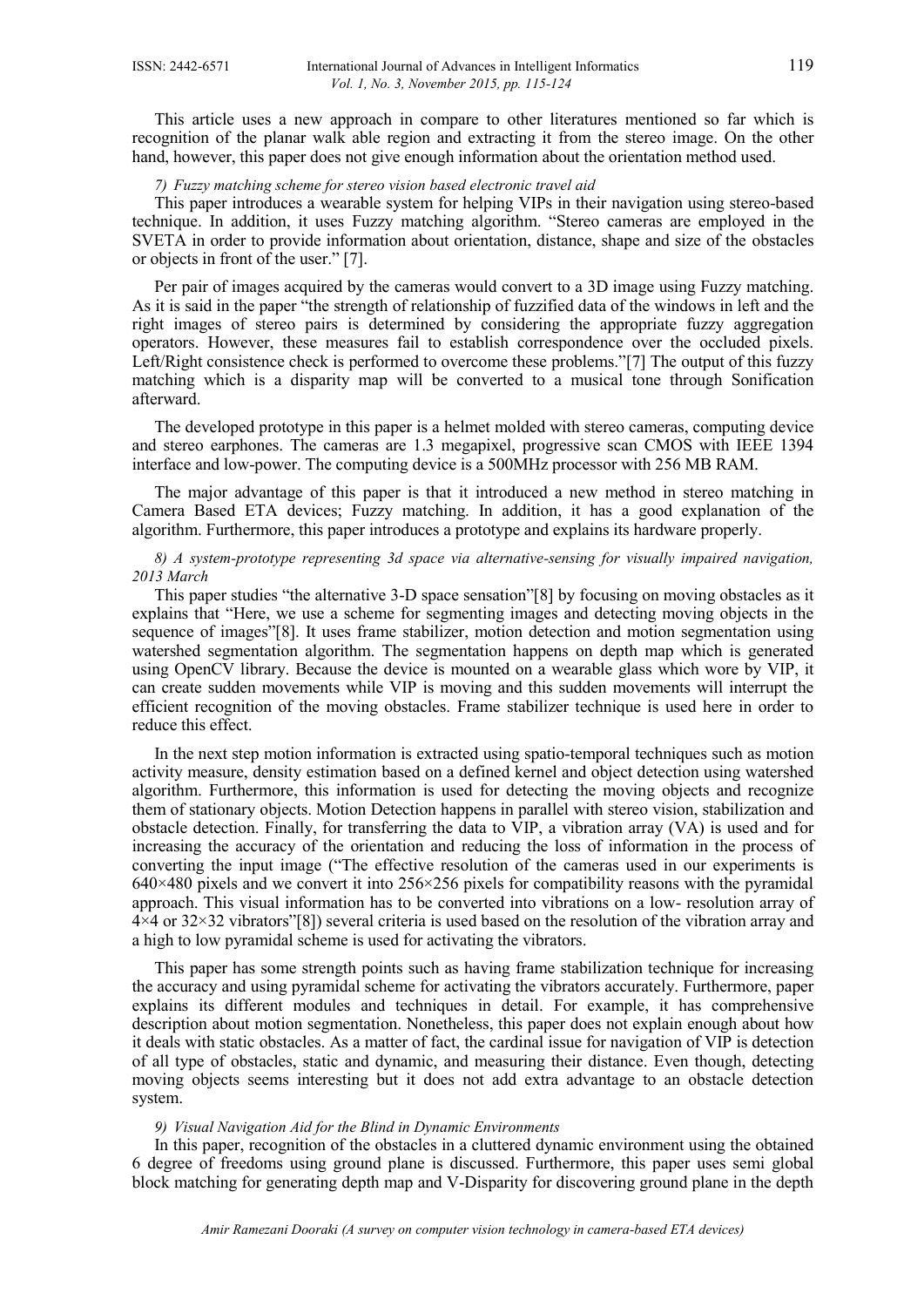map. In addition, this paper enhances the v-Disparity method in order to meet their need of dealing with head movements by using of Inertial Measurement Unit (IMU) which gives the information about degrees of freedom. Furthermore, it uses ground plane in order to extract six degrees of freedom and divides it into "1) motion of the ground plane and 2) motion on the plane"[9]. Furthermore, the pose of camera will be obtained from the optical flow of the coplanar 3D points of the ground plane.

One strength point of this paper is detecting the ground plane robustly and using different methods. Furthermore, they discuss about the using of IMU in recognition of ground plane. Finally, they enhance the whole system by adding the motion estimation and removing the unwanted egomotion movements of the VIP head.

#### *10) 3D glasses as mobility aid for visually impaired people*

Random Sample Consensus (RANSAC) is a popular method for finding the outliers which is based on iteration. It can be used in combination with V-disparity for finding straight lines in it where they are considered to be ground plane. For example in [10], authors have used a variant of RANSAC for working in the V-disparity domain as the paper explains that "In order to obtain a robust detection of the ground plane in the v-disparity histogram, we have implemented and tested variants of the RANSAC approach" [10]. The mentioned paper used RANSAC to find straight lines in two dimensional space in order to help VIP by detecting obstacles. Finally, even though Vdisparity and RANSAC in this are used for processing the depth map image, but the normal and proved to be the better method is the combination of V-disparity and Hough transform technique together.

Despite of that, FPGA is used in this paper where it is one of the strength points of this paper considering all the image processing calculations need to be done for achieving a real time result. Furthermore, tactile based and auditory based methods are used together to achieve the best result in term of conveying the information to VIP.

#### *11) Assisting the Visually Impaired: Obstacle Detection and Warning System by Acoustic Feedback*

RANSAC also can be used directly for finding ground plane in the 3D-reprojected points of depth map. For example, the work in [11] presents "an obstacle avoidance approach based on stereo vision and a simplistic ground plane estimation algorithm that matches the needs of the visually impaired in their everyday life" [11]. In this paper, it is tried to detect obstacles and find the safe route by searching among the reprojected points of depth map in three dimensional space. The idea is to generate a ground plane randomly and searching for points that are on the generated plane, based on mathematic formula the distance of each point with the generated ground plane will be measured and if the distance was less than a threshold then the point will be considered as a point of the plan, and finally doing this process many times, mainly because RANSAC is an iteration based algorithm, and choose the plane with the maximum number of points as the ground plane. The method used in this paper is simple and effective, nonetheless, it is completely random and takes time. Furthermore, it is highly error prone of the quality of the depth map where the low quality of depth map can highly effect the quality of this algorithm.

Despite of that, a polar grid here is used for assessing the potential obstacles. Furthermore, as it is mentioned in the paper, an acoustic feedback is used for conveying the information to VIP. "Beep sounds with different frequencies and repetition inform the user"[11]. One weakness of using audio based methods for conveying the information is that hey hinder hearing of the environment voice. However, in this paper an audio bone conducting technology is suggested that will solve this issue that is a strength point for this paper.

#### *12) UV disparity based obstacle detection and pedestrian classification in urban traffic scenarios*

The normal methods for discovering the ground plane and as a result recognition of obstacles is by using of either RANSAC or V-disparity where they process the depth map. In [12] however, authors used both U-Disparity and V-Disparity image where V-Disparity image is used to extract road profile and V-disparity is used in order to extract object columns bands. The main difference in this work is the fact of using U-disparity for detecting obstacles where they pedestrians also are obstacles at the first place. In many of other literatures, detecting and organizing of obstacle points will be calculated by removing the discovered points of the ground plane, so all the other points that are not part of the ground plane should be obstacles points.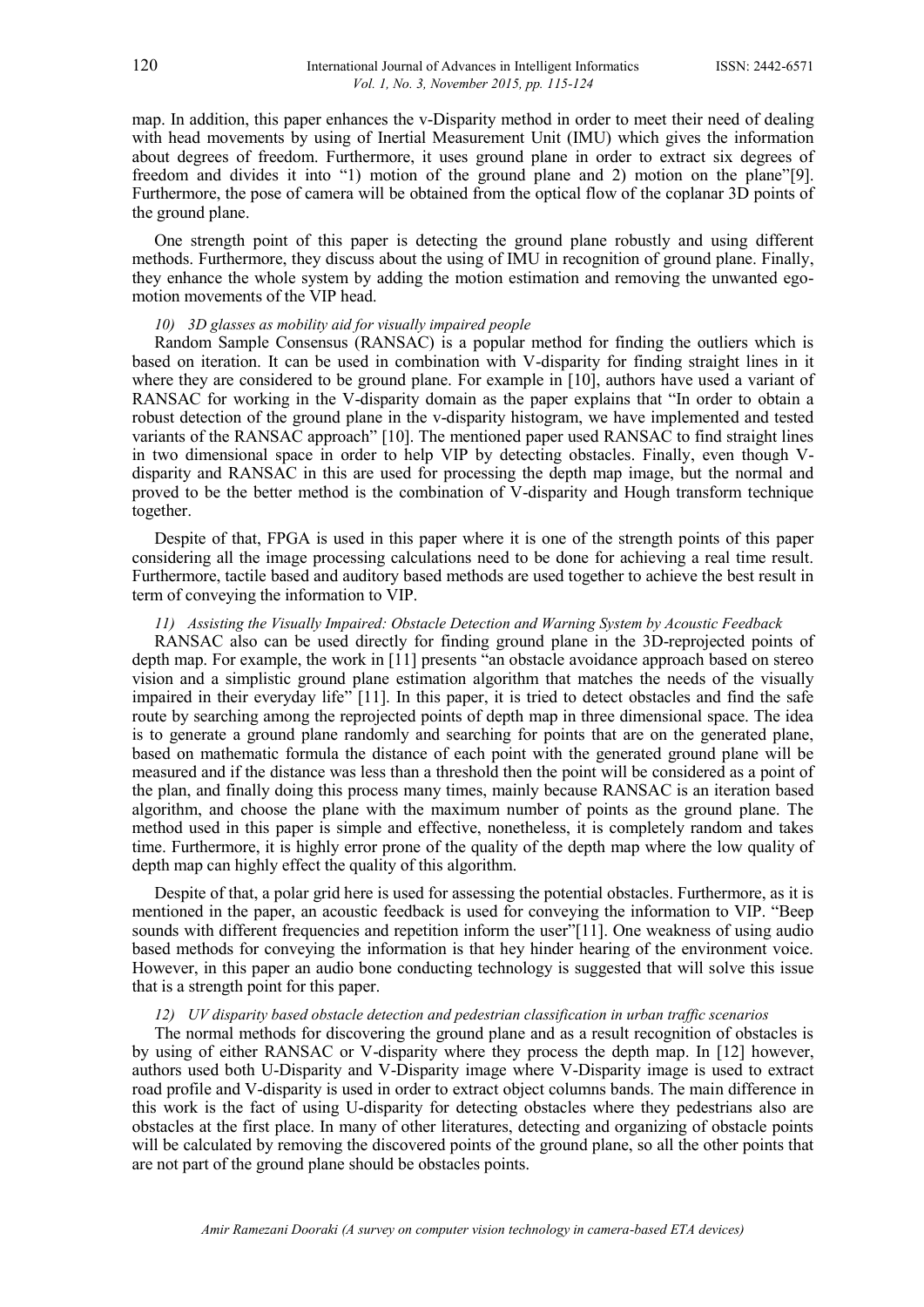Despite of that, this paper uses SVM as the machine learning algorithm so its suggested system can be trained in order to be able to classify pedestrians where it is mentioned in the paper "different SVM classifiers are trained considering the relevant features on large pedestrian and non-pedestrian image sets." [12]. Finally the best trained model is used for the algorithm to be able to classify pedestrians.

All in all, using both of the U-Disparity and V-Disparity methods in this paper is one of the strength points for this paper. Furthermore, harvesting the ability of machine learning, SVM, for classifying the pedestrians is another strength point of this literature.

#### *B. Literatures which describe a topic comprehensively*

#### *1) Stereopsis Method for Visually Impaired to Identify Obstacles Based on Distance*

This paper describes an ETA system which helps VIP to avoid obstacles. In addition, this system gives information about the distance of the obstacles. The hardware consists of a sunglass with two mini cameras fit on that, a laptop for processing data and a stereo earphone to convey the information.

In the first step, after image acquisition, objects in the acquired images will be isolated using image processing methods. Furthermore, the stereo image will be generated based on the isolated objects. According to the paper: "Providing entire environmental information to the blind user often confuse the user in predicting the environment. Information has to be optimized so that only the essential environmental information is made available to the user."[13]

Despite of that, in this system images are acquired in 352 by 288 pixels and colorful, then they converted to 64 by 64 pixel and gray scale images to reduce the computation time in processing data phase. One of the main tasks in this system is to identify objects using edge feature extraction techniques. In addition, more processes are necessary such as linking broken edges and noise removal techniques to perform the object recognition correctly. As a result, the system discovers the objects and use them for generating the stereo image. In the last phase, the depth map is converted to stereo sound using Sonification procedure in NAVI, where amplitude of sound is directly related to the intensity of the image pixels and the frequency of sound is inversely related to vertical orientation of pixels.

In a nutshell, this paper has a good approach on introducing the necessary processes step by step. Furthermore, the orientation part seems to be efficient however it can have some issues with the objects that are in the same vertical level (distance) but different horizontal positions because both of them will produce similar sound.

#### *2) Census-based vision for auditory depth images and speech navigation of visually impaired users*

This paper has proposed an ETA system to help VIPs by using of auditory sensory substitution method for orientation method. For generating 3D image a sparse census transform (SCT) method is used. As it is mentioned on the paper, "the proposed algorithm utilizes a sparse census transform (SCT) and color segmentation to obtain an illumination-invariant depth image."[14]

Despite of that, the result of analyzing the disparity map would be conveyed to VIP through DITSM and HLS methods. DITSM is the enhanced ITSM which adds the depth feature to the method and the HLS is a speech based method to orient VIP. According to the paper VIP can perceive the environment easily and without any problem or necessary training using the speech based orientation method. The result of the system based on the paper is: "In good and poor illuminated environments, the performance is 82% and 80% respectively. The performance of our proposed system was not influenced by various lighting. All objects also commented that the systems would be potentially useful."[14]

One advantage of this paper is that it talks comprehensively about orientation method. It discusses about two auditory sensory substitution methods; sound-based and speech-based. In addition, this paper gives important information about the results of the experiments.

Despite of that, another important advantage of this paper is using of Census transform for stereo matching mainly because it is an illumination-invariance method. In addition, the performance of the system in good and poor illuminated environments are measured which are respectively 82% and 80%.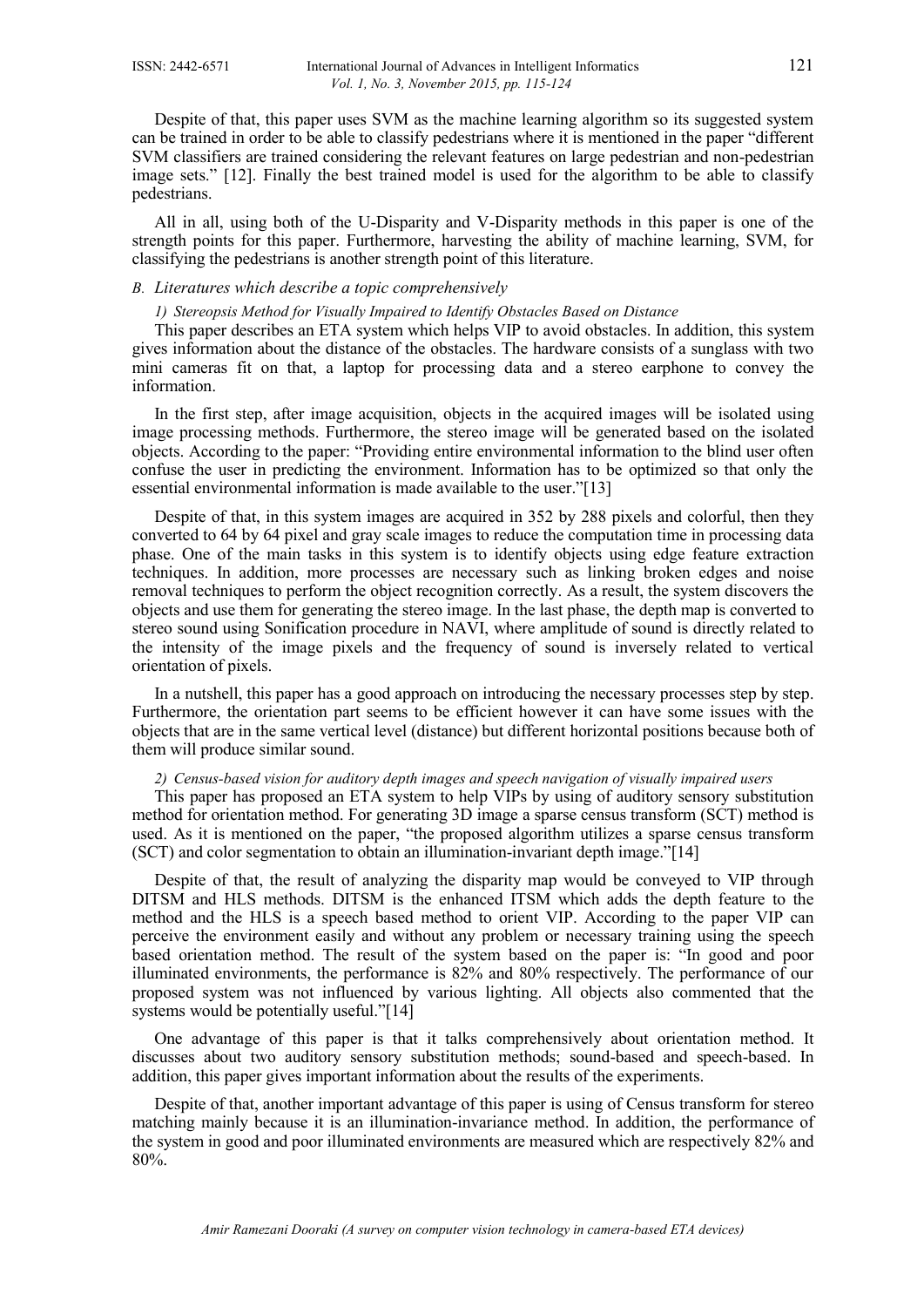However, the paper does not mention about the hardware specification of the system in testing environment which is a weakness for this paper.

#### *3) A navigation aid for the blind using tactile-visual sensory substitution*

In this paper a compact, wearable device with the ability to convert the visual information to tactile signal is described. "This device enable user to perceive distant objects via different sensory modality" [15]

In this system, visual-tactile is preferred to visual-auditory and the reason as authors say is that "Visual-auditory substitution, however, taxes a sensory modality that is already extensively used for communication and localization. Therefore, in this study we have chosen to focus on visual-tactile substitution." [15] Furthermore, the paper mentions even more reasons for choosing the visualtactile for orientation such as the similarity between skin and retina in their capability to represent information in two dimensions and integrate signals over time and concludes that visual patterns and tactual patterns are functionally interchangeable. In addition, "a number of visual illusions have also been demonstrated for the tactile sense, indicating that perception of spatio-temporal sequence is not exclusively determined at the sensory level but in fact a feature of central nervous system processing."[15]

Despite of that, as it is said in the paper, it is tried to concentrate more on object avoidance rather than object recognition. This paper emphasizes more on transferring the important information to VIP, "Our strategy is to extract the salient features of the visual input in a pre-processing stage, and then provide this information in a spatially relevant way via a sparse tactile array." [15]

The stereo algorithm is written in C programming language and is compiled by Matlab compiler (MEX). Images are acquired in Matlab by Matlab toolbox and also the servo motors are controlled by Matlab. Median filter is used to remove the noise from disparity map. The disparity map then is divided into 14 vertical sections which have overlap on each other. Each part directly can activate one of the motors on the belt. In addition, the activation of the motors is not linear and is up to the distance with the object. Furthermore, only the objects which are in the walking range of VIP are able to activate the motors. All in all, the prototype is able to process 10 frames per second which is good for a normal walking based on what paper says.

One of the advantages of this paper is its comprehensive description about the orientation part which here is by using of visual-tactile. On the contrary, this paper does not talk in deep about the computer vision part which can be considered as a weakness point for the paper. Nonetheless, this also can be as a result of their focus on orientation of VIP.

#### **III. Summary and Conclusion**

In this paper a group of papers in computer vision area related to Camera Based ETAs useful for VIP's navigation are discussed and assessed. As it is shown, different aids for VIP navigation are implemented in these literatures such as obstacle avoidance, pedestrian recognition and finding walk able planar way.

| Stereo<br>Vision | V-Disparity | Obiect<br>Detection | <b>RANSAC</b> | Motion<br><b>Detection</b> | Machine<br>Learning |
|------------------|-------------|---------------------|---------------|----------------------------|---------------------|
| 100%             | 33%         | 40%                 | 26%           | 13%                        | 13%                 |

Table 1. Percentage of Different methods and techniques used in literatures

Even though, different approaches are used for the algorithm mentioned in the discussed literatures such as object detection and motion detection (respectively in 40% and 13% of the literatures as it can be seen in Table 1) however it can be seen that in 100% of them, two images is acquired and used as input for algorithm in order to generate a depth map where it shows the importance of stereo vision technique for navigation. Making a 3D image is a comprehensive and important part where different papers used different ways in order to achieve it and generate a depth map which by using of that, analysis of images for finding obstacles' places and their distances is possible. Nonetheless, there are some difficulties in obtaining a 3D image because of the matching problems which can be as a result of lack of enough texture in the environment or VIP's wobbling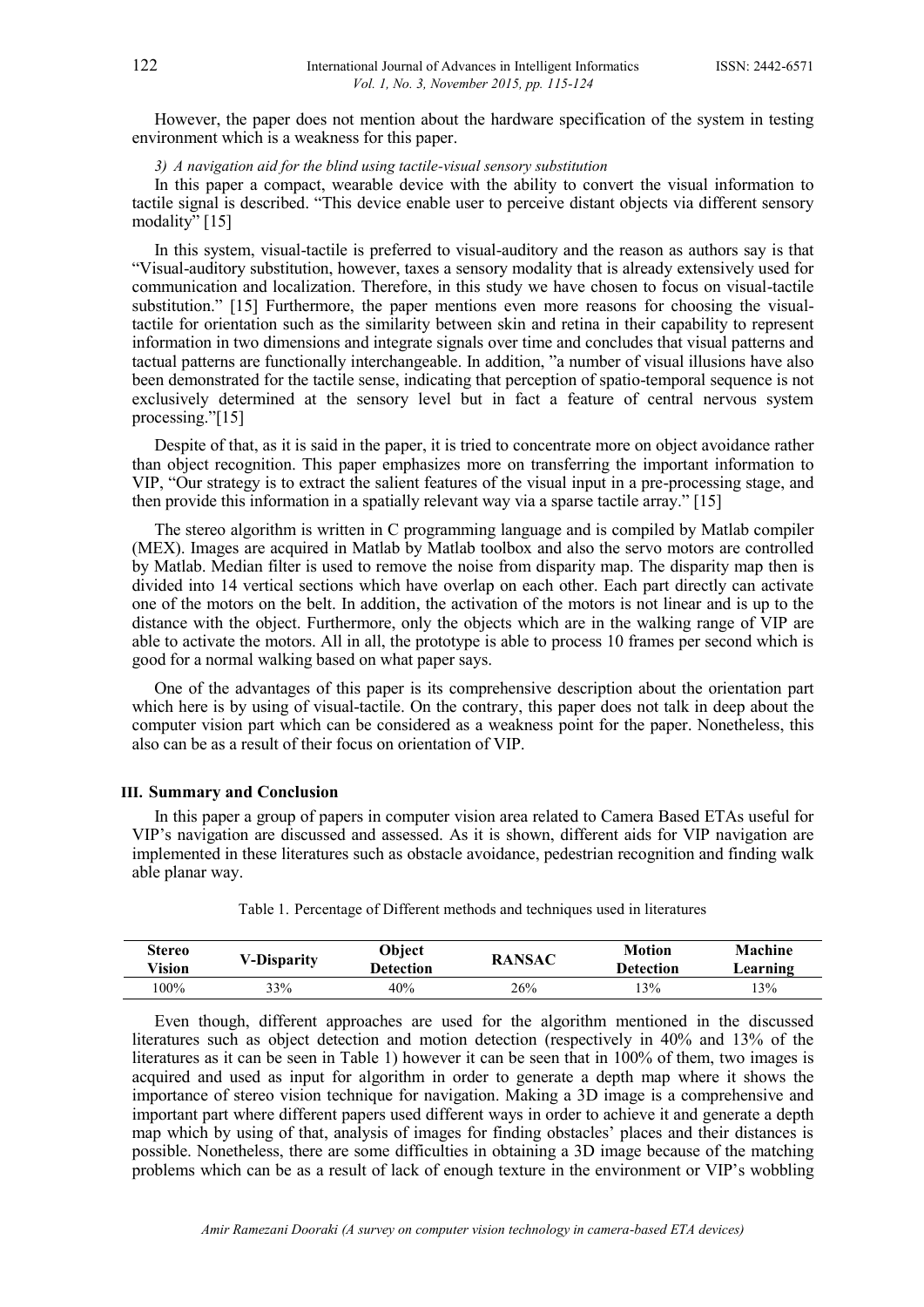while he is walking. Finally some may argue that Microsoft Kinect is a better option instead the stereo vision camera. Nevertheless, it comes with some issues also such as portability and its range [16]. But the main issue for not considering it here is because it uses a laser technology for generating a depth map and this fact makes it a bit different by a pure computer vision algorithm that uses normal cameras that is in normal method the images are processed in order to generate a depth map but in Microsoft Kinect the depth map image is generated with a different method.

Despite of that, it can be seen that different image processing and computer vision algorithms are used for processing the depth map. The main idea in more than half of them is to find a ground plane. By finding the ground plane it is easier to find safe route and obstacles. Furthermore, as it is discussed in the previous section V-Disparity and RANSAC are two of the popular methods. Where RANSAC is more based on iteration and V-Disparity tries to find the ground plane by converting a depth map to another space and detecting the straight lines on that space. Furthermore, in some papers a combination of them is used. In a nutshell, with attention to the logic of finding the ground plane as the first step and the articles discussed earlier, using of V-Disparity or RANSAC or a combination of them seems to be the best way for starting a navigation aid application for VIPs.

Another area of discussion in this paper is the machine learning aspect of the literatures. With attention to the advancement of machine learning in the last decade and its benefits in terms of recognition, it seems a very good idea to amalgamate stereo vision techniques with machine learning. For example, it can be used to recognize pedestrians and furthermore to recognize their face using face detection algorithm or it can be used to classify obstacles into different categories such as vehicles, trees and stairs.

Last but not the least, is about the orientation method that is used in order to convey the navigation information to VIP. Two main methods are used in the appraised papers; Tactile-Based and Auditory-Based (Alarm based and Speech based). Even though, a visual-tactile (a navigation aid for the blind using tactile-visual sensory substitution) is suggested in some of the paper mainly because they are discussed about its similarity to visual sense. But, visual-auditory method can transfer more data to VIP especially when it is used in a stereo mode. Some papers may argue that it blocks the auditory sense of VIP and hinder his auditory sense to contact with other people but a bone conduction headphone can be used to solve this problem. Thus, visual-auditory method seems a better choice.

### **References**

- [1] S. Se and M. Brady, "Stereo Vision-Based Obstacle Detection for Partially Sighted People," in *Proceedings of the Third Asian Conference on Computer Vision-Volume I - Volume I*, London, UK, UK, 1997, pp. 152–159.
- [2] N. Molton, S. Se, J. M. Brady, D. Lee, and P. Probert, "A stereo vision-based aid for the visually impaired," *Image Vis. Comput.*, vol. 16, no. 4, pp. 251–263, Mar. 1998.
- [3] Y. Kawai and F. Tomita, "A support system for visually impaired persons to understand threedimensional visual information using acoustic interface," in *Pattern Recognition, 2002. Proceedings. 16th International Conference on*, 2002, vol. 3, pp. 974 – 977 vol.3.
- [4] S. Kang, H. Byun, and S.-W. Lee, "Real-Time Pedestrian Detection Using Support Vector Machines," in *Proceedings of the First International Workshop on Pattern Recognition with Support Vector Machines*, London, UK, UK, 2002, pp. 268–277.
- [5] S. Akhter, J. Mirsalahuddin, F. B. Marquina, S. Islam, and S. Sareen, "A Smartphone-based Haptic Vision Substitution system for the blind," in *Bioengineering Conference (NEBEC), 2011 IEEE 37th Annual Northeast*, 2011, pp. 1 –2.
- [6] S. Wenqin, J. Wei, and C. Jian, "A machine vision based navigation system for the blind," in *Computer Science and Automation Engineering (CSAE), 2011 IEEE International Conference on*, 2011, vol. 3, pp. 81 –85.
- [7] G. Balakrishnan, G. Sainarayanan, R. Nagarajan, and S. Yaacob, "Fuzzy Matching Scheme for Stereo Vision based Electronic Travel Aid," in *TENCON 2005 2005 IEEE Region 10*, 2005, pp. 1 –4.
- [8] N. Bourbakis, S. K. Makrogiannis, and D. Dakopoulos, "A System-Prototype Representing 3D Space via Alternative-Sensing for Visually Impaired Navigation," *IEEE Sensors J.*, vol. 13, no. 7, pp. 2535– 2547, Jul. 2013.
- [9] T.-S. Leung and G. Medioni, "Visual Navigation Aid for the Blind in Dynamic Environments," presented at the Computer Vision and Pattern Recognition Workshops (CVPRW), 2014 IEEE Conference on, 2014, pp. 579–586.